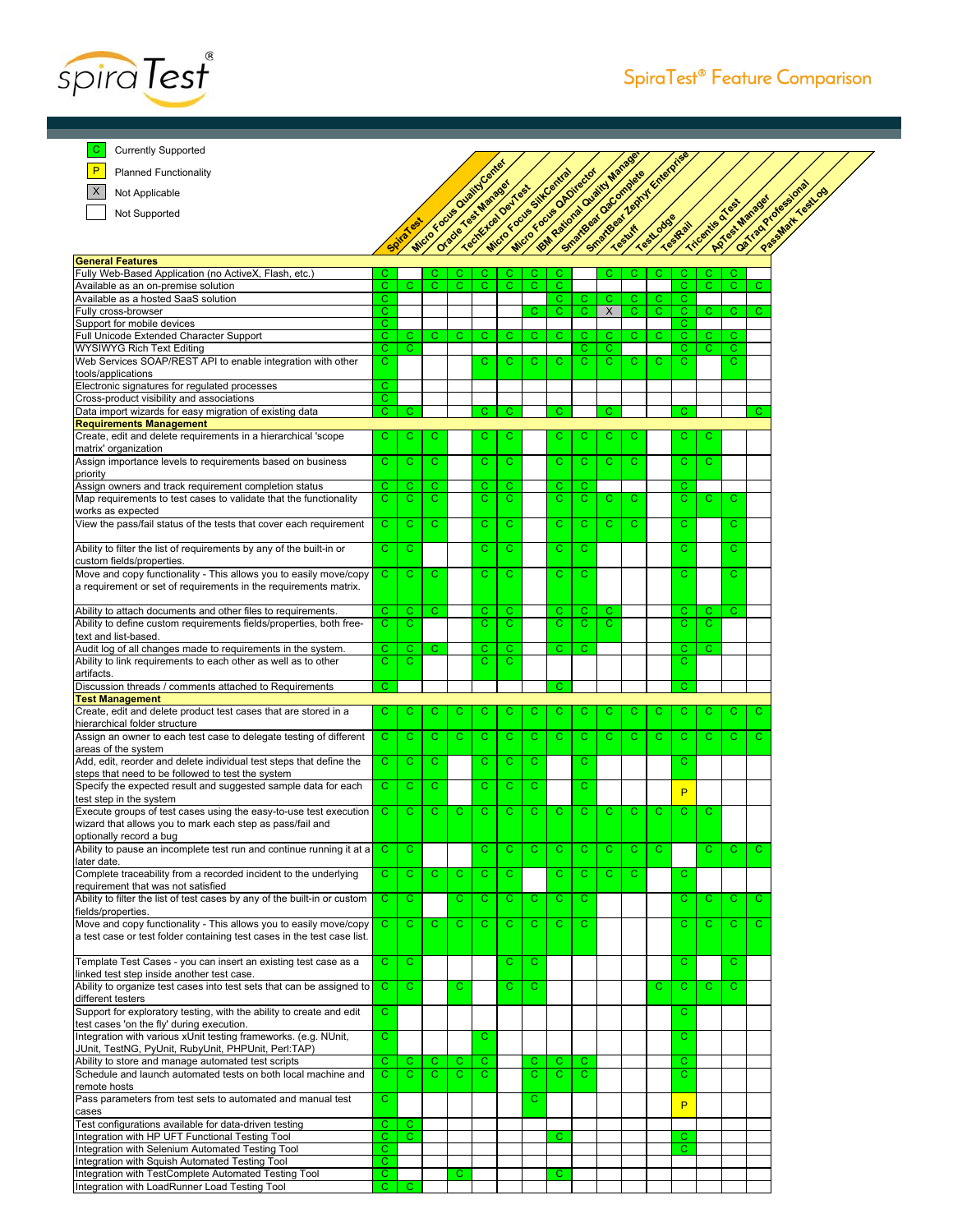| Ability to attach documents and other files to test cases.<br>Ability to define custom test case fields/properties, both free-text                                         | С<br>С            | С<br>C       |             | С<br>С | C<br>C                | C<br>С | C<br>С      | C<br>C       | С<br>Ċ. | С           |             | С<br>Ċ. | С      | С<br>С | С            | C.<br>C.     |
|----------------------------------------------------------------------------------------------------------------------------------------------------------------------------|-------------------|--------------|-------------|--------|-----------------------|--------|-------------|--------------|---------|-------------|-------------|---------|--------|--------|--------------|--------------|
| and list-based.                                                                                                                                                            |                   |              |             |        |                       |        |             |              |         |             |             |         |        |        |              |              |
| Audit log of all changes made to test cases in the system.                                                                                                                 | C.                | $\mathbf C$  | C           | C      | C                     | C      | C           | С            | C.      |             |             | С       | C      | C      |              | C.           |
| Discussion threads / comments attached to test cases, test sets<br>and test steps                                                                                          | С                 |              |             |        |                       |        | С           | С            |         |             |             |         | С      |        |              |              |
| <b>Bug/Defect/Issue Management</b>                                                                                                                                         |                   |              |             |        |                       |        |             |              |         |             |             |         |        |        |              |              |
| Create, edit, assign, track, manage and close incidents (defects)                                                                                                          | С                 | С            | С           | С      | С                     |        |             | С            | С       |             |             |         | С      |        |              |              |
| Automatically create new incidents (defects) during the execution                                                                                                          | Ć                 | Ć            | C           | C      | Ć                     |        |             | Ċ            | Ć       |             |             |         | Ć      |        |              |              |
| of test scripts, with the ability to trace incidents to the failing test.                                                                                                  |                   |              |             |        |                       |        |             |              |         |             |             |         |        |        |              |              |
| Incidents can be categorized into bugs, enhancements, issues,                                                                                                              | C                 |              |             | C      | Ć                     |        |             |              |         |             |             |         | Ć      |        |              |              |
| training items, limitations, change requests, and risks<br>Assign an owner, business priority and completion status to each                                                | C                 | С            | С           | C      | $\overline{\text{c}}$ |        |             | С            | С       |             |             |         | C      |        |              |              |
| incident                                                                                                                                                                   |                   |              |             |        |                       |        |             |              |         |             |             |         |        |        |              |              |
| Incident fields can be customized to fit your business needs. Add<br>and/or modify the list of statuses, priorities, defect types and                                      | С                 | C            | C           | С      | C                     |        |             | C            | С       |             |             |         | С      |        |              |              |
| severities.<br>Fully customizable workflows - You can tailor an incident's<br>lifecycle to match the business processes in your organization by                            | С                 |              |             | C      | С                     |        |             | С            | С       |             |             |         | P      |        |              |              |
| incident type and/or product.<br>Email notifications - You can specify when notifications should be                                                                        | С                 | С            | С           | С      | С                     |        |             | С            | С       |             |             |         | С      |        |              |              |
| sent and to whom. Each workflow allows its transitions to be                                                                                                               |                   |              |             |        |                       |        |             |              |         |             |             |         |        |        |              |              |
| linked to email notification by role.                                                                                                                                      |                   |              |             |        |                       |        |             |              |         |             |             |         |        |        |              |              |
| Comprehensive searching and sorting of all incidents stored in the<br>system, by name, type, status, owner, detector, creation date,<br>closed date and business priority. | С                 | C            | С           | С      | С                     |        |             | С            | С       |             |             |         | С      |        |              |              |
| Ability to attach documents and other files to incidents.                                                                                                                  | C.                | С            | C           | С      | С                     |        |             | C            | C       |             |             |         | С      |        |              |              |
| Ability to define custom incident fields/properties, both free-text                                                                                                        | С                 | C.           |             | С      | C                     |        |             |              |         |             |             |         | С      |        |              |              |
| and list-based.<br>Ability to filter and/or sort the list of incidents by any of the built-in                                                                              | C                 | C            |             | C      | C                     |        |             |              |         |             |             |         | Ć      |        |              |              |
| or custom fields/properties.                                                                                                                                               |                   |              |             |        |                       |        |             |              |         |             |             |         |        |        |              |              |
| Audit log of all changes made to incidents in the system.                                                                                                                  | С                 | C            | С           | С      | C                     |        |             | С            | С       |             |             |         | C      |        |              |              |
| Ability to link incidents to each other as well as to other artifacts.                                                                                                     | Ċ.                | C.           |             | Ć      | C                     |        |             |              |         |             |             |         | Ć      |        |              |              |
| Ability to export incidents from SpiraTest™ into other bug-tracking                                                                                                        | С                 |              |             |        | C.                    |        | C           | C            | С       | С           | C           | С       | Ċ      |        |              |              |
| systems (e.g. JIRA, Bugzilla, MS TFS)<br><b>Release Management</b>                                                                                                         |                   |              |             |        |                       |        |             |              |         |             |             |         |        |        |              |              |
| Ability to manage the list of releases/versions of the software                                                                                                            | С                 | C            |             | C      | С                     |        | C           | С            | С       | C           |             | С       | C      |        | С            |              |
| being tested                                                                                                                                                               |                   |              |             |        |                       |        |             |              |         |             |             |         |        |        |              |              |
| Requirements and Test Cases can be mapped to Releases, with<br>the option of filtering both by Release to give a release-specific                                          | C                 |              |             |        |                       |        | C           |              |         |             |             |         | С      |        |              |              |
| picture of a product's requirements coverage and test execution                                                                                                            |                   |              |             |        |                       |        |             |              |         |             |             |         |        |        |              |              |
| status                                                                                                                                                                     |                   |              |             |        |                       |        |             |              |         |             |             |         |        |        |              |              |
| Organize releases hierarchically, with unlimited levels of                                                                                                                 | C                 |              |             | C      |                       |        | C           |              |         |             |             | C       | Ć      |        |              |              |
| granularity<br>Test Runs and Incidents are associated with a particular release                                                                                            | С                 |              |             | С      | Ċ.                    |        | C           | C            | C       | C           |             | C.      | C      |        | C            |              |
| during the test execution process                                                                                                                                          |                   |              |             |        |                       |        |             |              |         |             |             |         |        |        |              |              |
| The resolution of an Incident and its subsequent verification can                                                                                                          | Ċ.                | C            |             | C      |                       |        |             |              |         |             |             | C       | С      |        |              |              |
| be tracked to a specific release during the Incident resolution<br>cycle                                                                                                   |                   |              |             |        |                       |        |             |              |         |             |             |         |        |        |              |              |
| Drill down capability to list the incidents detected, resolved and                                                                                                         | C.                | $\mathbf{C}$ |             | C      |                       |        |             |              |         |             |             | C       | Ċ      |        |              |              |
| verified for each release                                                                                                                                                  |                   |              |             |        |                       |        |             |              |         |             |             |         |        |        |              |              |
| Ability to filter the list of releases by any of the built-in or custom<br>fields/properties.                                                                              | Ć                 |              |             |        |                       |        |             |              |         |             |             |         | Ć      |        | С            |              |
| Move and copy functionality - This allows you to easily move/copy                                                                                                          | C.                |              |             | С      |                       |        |             |              |         |             |             |         | Ć      |        | $\mathbf C$  |              |
| a release or set of releases in the releases list.                                                                                                                         |                   |              |             |        |                       |        |             |              |         |             |             |         |        |        |              |              |
| Ability to attach documents and other files to releases.                                                                                                                   | $\mathbf{C}$<br>С |              |             | С<br>С |                       |        |             |              |         |             |             |         | с<br>С |        |              |              |
| Ability to define custom release fields/properties, both free-text<br>and list-based.                                                                                      |                   |              |             |        |                       |        |             |              |         |             |             |         |        |        |              |              |
| Audit log of all changes made to releases in the system.                                                                                                                   | С                 |              |             | С      |                       |        |             |              |         |             |             |         | С      |        |              |              |
| <b>Dashboards and Reporting</b>                                                                                                                                            |                   |              |             |        |                       |        |             |              |         |             |             |         |        |        |              |              |
| Personalized dashboard summary of everything a user needs to<br>know, across all products, covering requirements, tests and<br>incidents.                                  | С                 |              |             |        | С                     |        | С           | С            | С       |             | С           | С       | с      |        |              |              |
| Product summary dashboard that displays the health of a product                                                                                                            | $\mathbf{C}$      |              |             |        | $\overline{\text{c}}$ |        | $\mathbf C$ | C            | Ċ.      |             | $\mathbf C$ | C.      | Ċ      |        |              |              |
| in a single screen, with summary graphs to highlight key<br>information                                                                                                    |                   |              |             |        |                       |        |             |              |         |             |             |         |        |        |              |              |
| Assign projects into Groups and display integrated program                                                                                                                 | C.                |              |             |        | C.                    |        | C           |              |         |             |             |         | C      |        |              |              |
| dashboards to enable Project Portfolio Management                                                                                                                          |                   |              |             |        |                       |        |             |              |         |             |             |         |        |        |              |              |
| Customizable dashboards that can be configured by the users of                                                                                                             | C                 |              |             |        | Ċ                     |        | C           | С            | С       |             | С           | С       | C      |        |              |              |
| the system to be responsive to their needs.<br>Summary listing of product issues and risks, color-coded by                                                                 | Ċ                 |              |             |        |                       |        | C           | С            | C.      |             | C           | C.      | C      |        |              |              |
| importance                                                                                                                                                                 |                   |              |             |        |                       |        |             |              |         |             |             |         |        |        |              |              |
| Summary graphs that outline requirements coverage and test                                                                                                                 | С                 | C            | C           |        | C                     |        | C           | С            | C.      |             | C.          | C.      | C      | C      | C            | C.           |
| execution status<br>Library of graphical graphs including incident discovery/closure                                                                                       | C                 | $\mathbf C$  | $\mathbf C$ | C      | C                     | С      | C           | C            | C.      | C           |             |         | C      | C      | С            | $\mathbf{C}$ |
| rates, cumulative incident counts, incident aging and incident<br>turnaround times                                                                                         |                   |              |             |        |                       |        |             |              |         |             |             |         |        |        |              |              |
| Library of printable testing reports including: Requirements                                                                                                               | C                 | $\mathbf C$  | C           |        | C                     |        | C           | $\mathsf{C}$ | С       |             |             |         | C      | C      | C            | $\mathbf{C}$ |
| Coverage, Test Case Execution, Printable Test Scripts and                                                                                                                  |                   |              |             |        |                       |        |             |              |         |             |             |         |        |        |              |              |
| Incident Status reports                                                                                                                                                    |                   |              |             |        |                       |        |             |              |         |             |             |         |        |        |              |              |
| Ability to customize the reports to include different types of<br>information                                                                                              | С                 | C            | $\mathbf C$ | С      | C                     | C      | C           | C            | С       | С           |             |         | С      | C      | C            | $\mathbf{C}$ |
| Ability to filter the reports by date ranges                                                                                                                               | С                 | C.           | C           | С      | C                     | C.     | С           | $\mathbf C$  | C.      | C           |             |         | C      | C      | C            | $\mathbf{C}$ |
| Ability to filter the reports by artifact parameters (e.g. display only                                                                                                    | С                 | C            | C.          | С      | C                     | C.     | C           | C            | C.      | C           |             |         | С      | С      | C.           | $\mathbf{C}$ |
| high-priority, completed requirements)<br>Multi-format reporting, including HTML, MS-Word, MS-Excel, XML                                                                   | C                 | $\mathbf C$  | $\mathbf C$ | C      | C.                    | Ċ      | C           | C.           |         | $\mathbf C$ |             |         | C      | C      | $\mathbf{C}$ | $\mathbf{C}$ |
| and Adobe Acrobat                                                                                                                                                          |                   |              |             |        |                       |        |             |              |         |             |             |         |        |        |              |              |
| Summary tables that breakdown the product's requirements and<br>incidents by status and business importance.                                                               | С                 | C.           | C           |        | С                     |        | С           | С            | C.      |             |             |         | С      | C      | C.           | $\mathbf{C}$ |